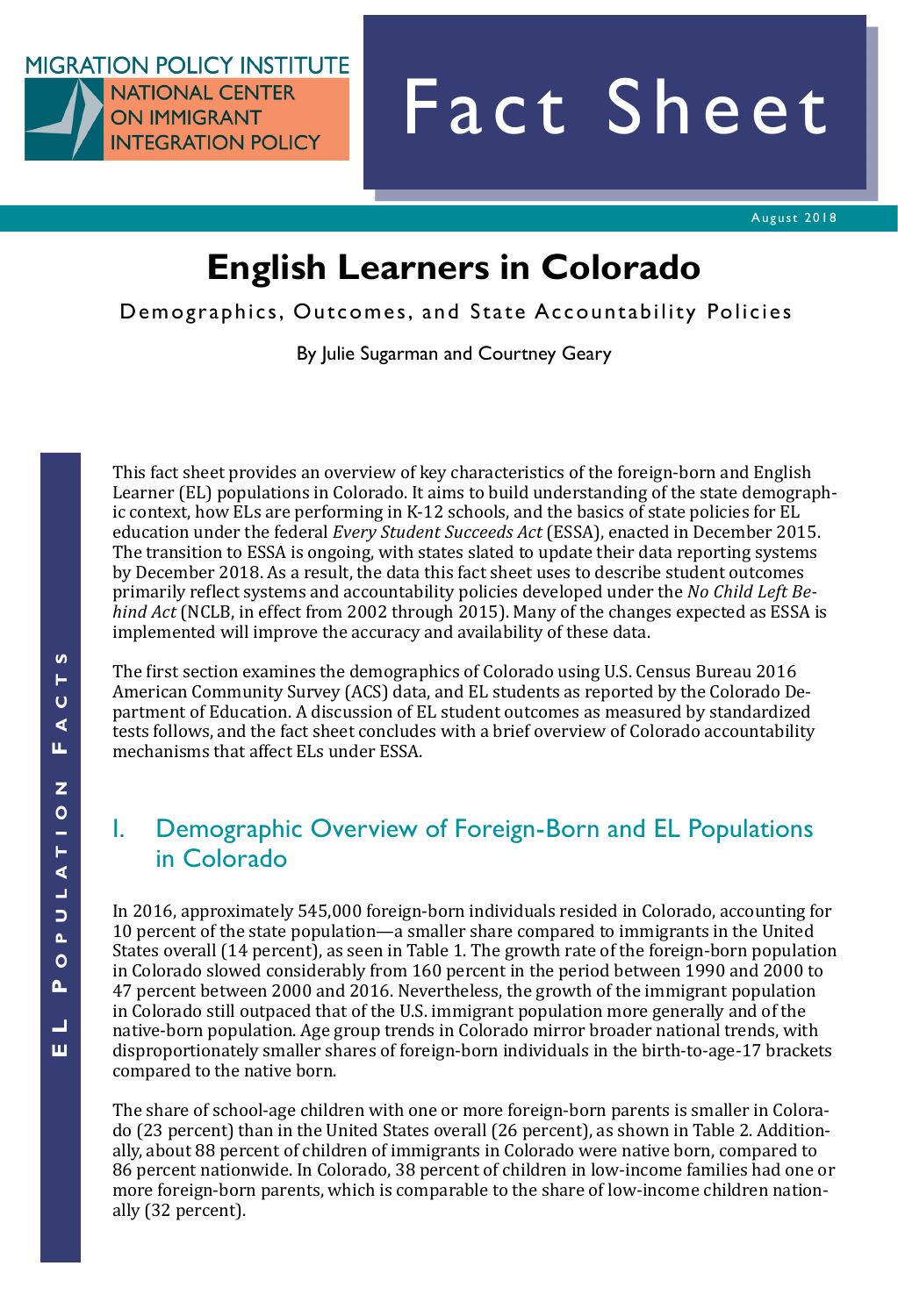

|                                    | <b>Colorado</b>     |           | <b>United States</b> |                  |  |  |  |  |  |
|------------------------------------|---------------------|-----------|----------------------|------------------|--|--|--|--|--|
|                                    | <b>Foreign Born</b> | U.S. Born | <b>Foreign Born</b>  | <b>U.S. Born</b> |  |  |  |  |  |
| Number                             | 544,733             | 4,995,812 | 43,739,345           | 279,388,170      |  |  |  |  |  |
| Share of total population          | 9.8%                | 90.2%     | 13.5%                | 86.5%            |  |  |  |  |  |
| <b>Population Change over Time</b> |                     |           |                      |                  |  |  |  |  |  |
| % change: 2000-16                  | 47.3%               | 27.1%     | 40.6%                | 11.6%            |  |  |  |  |  |
| % change: 1990-2000                | 159.7%              | 24.7%     | 57.4%                | 9.3%             |  |  |  |  |  |
| <b>Age Group</b>                   |                     |           |                      |                  |  |  |  |  |  |
| Share under age 5                  | 1.1%                | 6.6%      | 0.7%                 | 7.0%             |  |  |  |  |  |
| Share ages 5-17                    | 6.3%                | 17.8%     | 5.1%                 | 18.5%            |  |  |  |  |  |
| Share ages 18+                     | 92.6%               | 75.6%     | 94.2%                | 74.5%            |  |  |  |  |  |

#### **Table 1. Foreign- and U.S.-Born Populations of Colorado and the United States, 2016**

*Source:* Migration Policy Institute (MPI) Data Hub, "State Immigration Data Profiles: Demographics & Social," accessed May 15, 2018, [www.migrationpolicy.org/data/state-profiles/state/demographics/CO/US/](http://www.migrationpolicy.org/data/state-profiles/state/demographics/CO/US/).

*Number of ELs.* ACS data on the Limited English Proficient (LEP) population rely on self-reporting of English proficiency, with LEP individuals counted as those who speak English less than "very well." At the national level, ACS data indicate that 5 percent of U.S. children ages 5 to 17 are LEP,<sup>1</sup> while data the states submitted to the federal government put the EL share of the total K-12 population at 10 percent in Fall 2015.2

At the state level, ACS data indicate that 3 percent of Colorado children ages 5 to 17 are LEP.3 In contrast, the most recent data from the Colorado Department of Education, from school year (SY) 2017–18, indicate ELs represented 14 percent of the state preK-12 student population, or 128,274 students.<sup>4</sup>

#### **Table 2. Nativity and Low-Income Status of Children in Colorado and the United States, 2016**

|                                        | <b>Colorado</b> |                                                | <b>United States</b> |                                      |  |
|----------------------------------------|-----------------|------------------------------------------------|----------------------|--------------------------------------|--|
|                                        | <b>Number</b>   | <b>Share of</b><br><b>Population</b><br>$(\%)$ | <b>Number</b>        | Share of<br><b>Population</b><br>(%) |  |
| Children between ages 6 and 17 with    | 818,321         | 100.0                                          | 47,090,847           | 100.0                                |  |
| Only native-born parents               | 629,709         | 77.0                                           | 34,838,528           | 74.0                                 |  |
| One or more foreign-born parents       | 188,612         | 23.0                                           | 12,252,319           | 26.0                                 |  |
| Child is native born                   | 165,777         | 20.3                                           | 10,501,024           | 22.3                                 |  |
| Child is foreign born                  | 22,835          | 2.8                                            | 1,751,295            | 3.7                                  |  |
| <b>Children in low-income families</b> | 392,652         | 100.0                                          | 28,363,805           | 100.0                                |  |
| Only native-born parents               | 244,860         | 62.4                                           | 19,216,957           | 67.8                                 |  |
| One or more foreign-born parents       | 147,792         | 37.6                                           | 9,146,848            | 32.2                                 |  |

*Note:* The definition of children in low-income families includes children under age 18 who resided with at least one parent and in families with annual incomes below 200 percent of the federal poverty threshold. *Source*: MPI Data Hub, "State Immigration Data Profiles: Demographics & Social."

<sup>2</sup>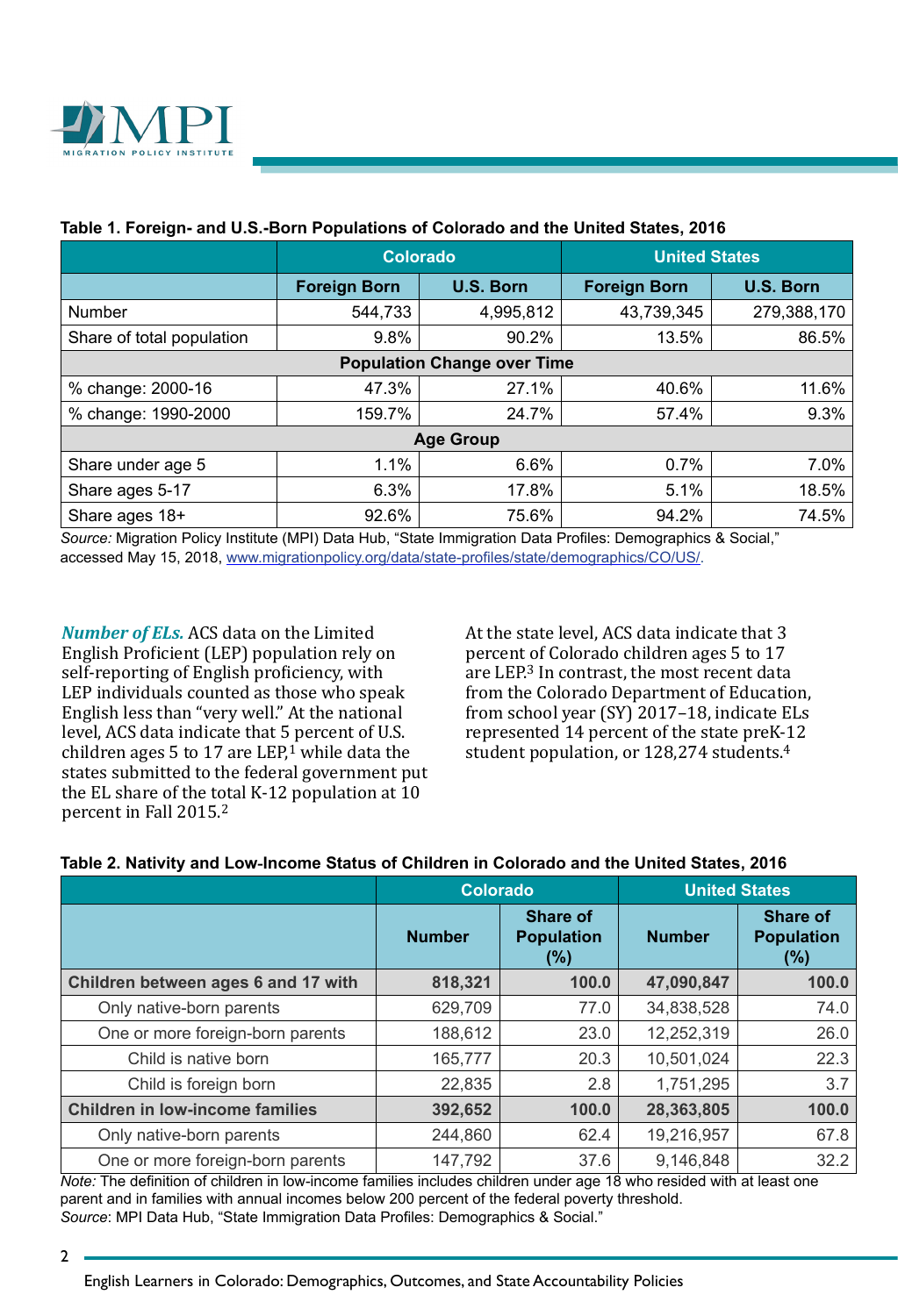#### **Table 3. Nativity of Colorado and U.S. LEP Students, 2012–16**

|               | Share of K-12 LEP Children Born in the United States<br>(%) |             |              |  |  |  |  |  |
|---------------|-------------------------------------------------------------|-------------|--------------|--|--|--|--|--|
|               | <b>Grades K-5</b>                                           | Grades 6-12 | <b>Total</b> |  |  |  |  |  |
| Colorado      | 83.1                                                        | 58.8        | 73.4         |  |  |  |  |  |
| United States | 82.3                                                        | 56.5        | 70.6         |  |  |  |  |  |

*Note:* Analysis based on Limited English Proficient (LEP) children ages 5 and older enrolled in grades K-12. *Source:* MPI analysis of U.S. Census Bureau pooled 2012–16 American Community Survey (ACS) data, accessed through Minnesota Population Center, University of Minnesota, "Integrated Public Use Microdata Series," accessed April 25, 2018,<https://usa.ipums.org/usa/>.

Although ACS data seem to undercount EL children, they can be used to examine (with due caution) the nativity of ELs, a variable school data systems do not capture. Table 3 shows that in Colorado, almost three-fourths of school-aged children who were reported as LEP in census data were born in the United States, with a larger share among elementary school children than older students. The rate of native-born LEP children in the United States overall was slightly lower, at 71 percent.

Turning now to data collected by the Colorado Department of Education, Table 4 shows that nearly all Colorado school districts with enrollment of more than 3,000 ELs are in the greater Denver metropolitan area. In the districts with the largest numbers of ELs, these students made up between 5 percent (Douglas County School District) and 48 percent (Adams County District 14) of total enrollment.

#### **Table 4. Number of ELs and EL Share of Students in Colorado School Districts with More Than 3,000 ELs, SY 2017–18**

|                                               | <b>Number of ELs</b> | <b>EL Share of Students in District</b><br>(%) |
|-----------------------------------------------|----------------------|------------------------------------------------|
| <b>Denver Public Schools</b>                  | 30,638               | 33.4                                           |
| Adams-Arapahoe 28J (Aurora Public<br>Schools) | 15,964               | 39.0                                           |
| Adams 12 Five Star Schools                    | 7,085                | 18.2                                           |
| Jefferson County Public Schools               | 6,719                | 7.8                                            |
| <b>Cherry Creek School District</b>           | 6,053                | 10.9                                           |
| Greeley-Evans School District 6               | 5,282                | 23.7                                           |
| St Vrain Valley School District               | 4,429                | 13.7                                           |
| <b>Westminster Public Schools</b>             | 3,615                | 38.3                                           |
| Douglas County School District                | 3,562                | 5.3                                            |
| <b>Adams County School District 14</b>        | 3,536                | 47.8                                           |
| <b>Charter School Institute</b>               | 3,493                | 19.9                                           |
| <b>Boulder Valley School District</b>         | 3,022                | 9.7                                            |

EL = English Learner; SY = School Year.

*Notes:* These data include prekindergarten students as well as K-12 students. Counts of ELs in Colorado include students in their first and second year of monitoring after being reclassified as fluent English proficient.

*Source:* Colorado Department of Education, "Pupil Membership—District Level Data—2017–18 Instructional Program by District," accessed April 16, 2018, [www.cde.state.co.us/cdereval/pupilcurrent.](http://www.cde.state.co.us/cdereval/pupilcurrent)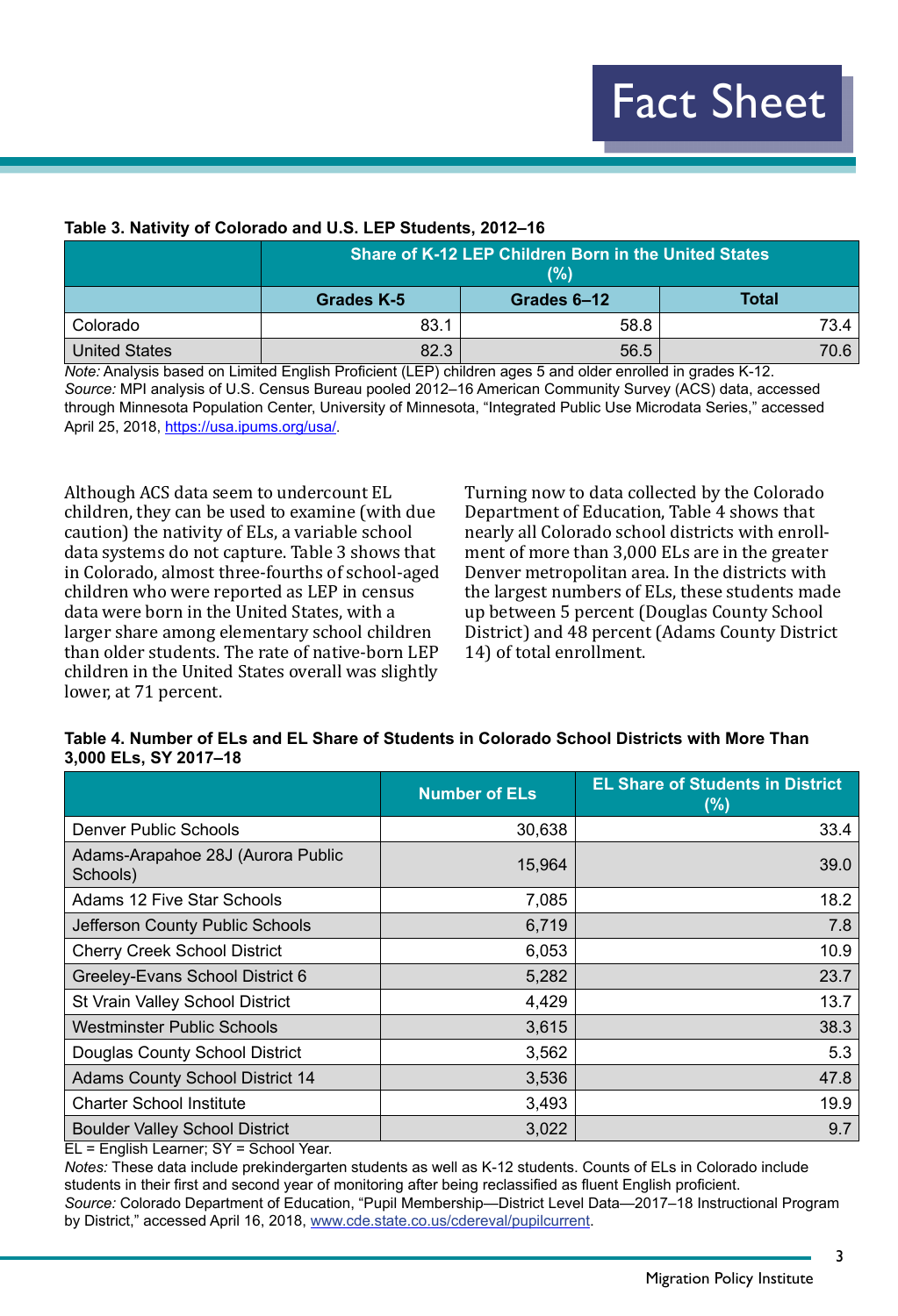

|                         | <b>Number of ELs</b> | <b>Share of ELs with a Home</b><br><b>Language Other Than English</b><br>(%) |
|-------------------------|----------------------|------------------------------------------------------------------------------|
| Spanish                 | 103,646              | 83.4                                                                         |
| Vietnamese              | 2,037                | 1.6                                                                          |
| Arabic                  | 1,979                | 1.6                                                                          |
| Russian                 | 1,244                | 1.0                                                                          |
| <b>Mandarin Chinese</b> | 1,194                | 1.0                                                                          |

#### **Table 5. Top Home Languages Spoken by Colorado ELs, SY 2015–16**

EL = English Learner; SY = School Year.

*Source*: Colorado Department of Education, "Culturally and Linguistically Diverse Learners in Colorado, State of the State, 2016" (presentation, March 31, 2017), [www.cde.state.co.us/cde\\_english/elstateofthestate](http://www.cde.state.co.us/cde_english/elstateofthestate).

The most recent data on EL student characteristics come from an analysis of data by the Colorado Department of Education.5 Table 5 shows that in SY 2015–16, Spanish was the most commonly spoken home language of EL students, at 83 percent, with Vietnamese, Arabic, Russian, and Mandarin Chinese rounding out the top five.

## II. EL Student Outcomes in Colorado

This section looks at outcomes of the EL subgroup on state standardized assessments. It is important to note two things about the participation of ELs on these assessments. First, compared to other student subgroups based on ethnicity, poverty, gender, and special education status, ELs are a much more dynamic population: as students gain proficiency, they exit the EL subgroup and new ELs are identified as they enter the U.S. school system. By definition, students who remain in the EL subgroup are not performing at a level where their achievement on mainstream assessments is comparable to that of their English-proficient peers. Whereas this lag is expected for students in their first several years of learning English, concerns about the significant numbers of long-term ELs—those identified as ELs for six or more years—not scoring proficient in English language arts (ELA) and math have driven policymakers to strengthen the ways they hold schools accountable for EL outcomes on academic assessments.

Second, under NCLB, states were allowed to exempt newly arrived EL students from taking the ELA test for one year and to exclude the math scores of those newcomers from accountability reports. For that reason, the results below do not include all Colorado ELs. The rules for including newly arrived ELs in reports on subgroup outcomes will change as ESSA provisions go into effect in 2018 (see "Accountability for EL Academic Achievement" below).

Colorado is in the process of changing some of the tests conducted by the Colorado Measures of Academic Success (CMAS)—the system used to assess the academic achievement of students for accountability purposes. In Spring 2017, the most recent year for which scores are available, CMAS exams for ELA were administered in grades 3–9 and those for math in grades 3–8; end-of-course math tests were also given to students completing high school. In 2017–18, the 9th grade ELA exam was discontinued. The CMAS science and social studies tests are given to students in one-third of schools each year—science in grades 5, 8, and 11, and social studies in grades 4 and 7. There are five CMAS achievement levels in ELA and math: not yet meeting standards, partially meeting standards, approaching standards, meeting standards, and exceeding standards. CMAS exams for science and social studies have four achievement levels: partially meeting, approaching, meeting, and exceeding standards. For both sets of tests, students who have met or exceeded standards are said to have attained proficiency.<sup>6</sup>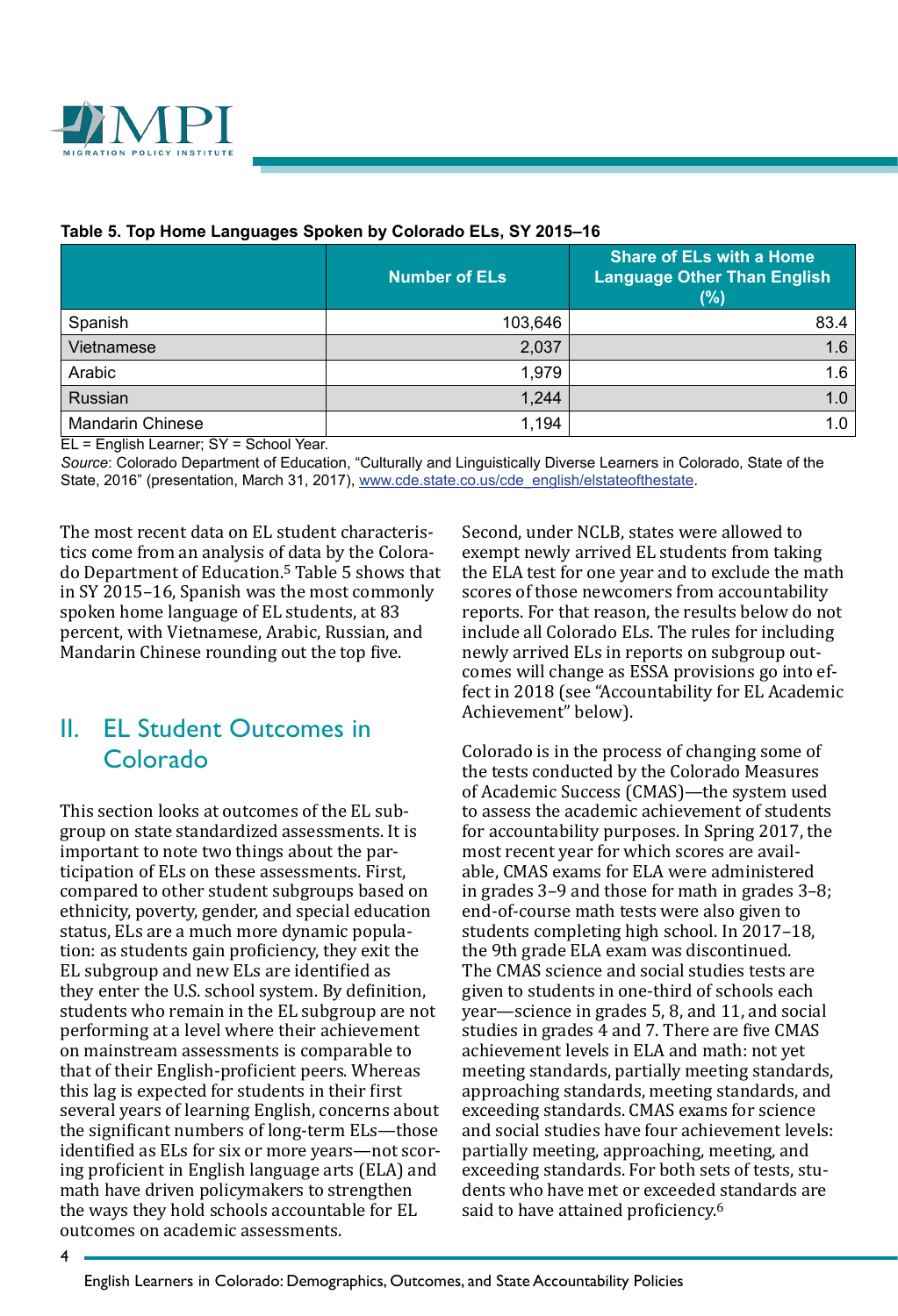#### **Table 6. Share of Colorado ELs and Non-ELs Meeting or Exceeding Standards in English Language Arts (%), by Grade, SY 2016–17**

|                                                     | Grade 3<br>(%) | Grade 4<br>(%) | Grade 5<br>(%) | Grade 6<br>(%) | <b>Grade 7</b><br>(%) | Grade 8<br>(%) | Grade 9<br>(%) |
|-----------------------------------------------------|----------------|----------------|----------------|----------------|-----------------------|----------------|----------------|
| Share of ELs who met<br>or exceeded standard        | 19.6           | 24.9           | 26.8           | 22.1           | 26.3                  | 27.6           | 21.4           |
| Share of non-ELs<br>who met or exceeded<br>standard | 44.6           | 48.8           | 51.4           | 45.5           | 49.0                  | 47.7           | 40.4           |

EL = English Learner; SY = School Year.

*Source*: Colorado Department of Education, "Disaggregated CMAS PARCC Spring 2016–2017 Achievement Results: English Language Arts by Language Proficiency," updated September 18, 2017, [www.cde.state.co.us/assessment/](http://www.cde.state.co.us/assessment/disaggregatedreportelalangproficiency102017) [disaggregatedreportelalangproficiency102017](http://www.cde.state.co.us/assessment/disaggregatedreportelalangproficiency102017).

Colorado state databases that report outcomes for ELs do so by breaking these learners into three categories: those who are Non English Proficient (NEP), those who are LEP, and Fluent English Proficient (FEP) students in their first or second year of monitoring after exiting EL status. Together, students in these three categories make up the EL subgroup, as defined by the state.<sup>7</sup>

or exceeded the standard in ELA, with that gap narrowing at older grade levels. The gap was largest in 3rd grade (25 points) and smallest in 9th grade (19 points).

In math, achievement gaps between ELs and non-ELs decreased between 3rd grade (22 points) and 8th grade (10 points), before increasing again to between 16 and 24 points in high school (see Table 7).

Table 6 shows moderate achievement gaps between the share of ELs and non-ELs who met

| Table 7. Share of Colorado ELs and Non-ELs Meeting or Exceeding Standards in Math (%), by<br>Grade or Course, SY 2016-17 |                                           |  |  |  |  |            |
|--------------------------------------------------------------------------------------------------------------------------|-------------------------------------------|--|--|--|--|------------|
|                                                                                                                          | Grade Grade Grade Grade Grade Grade Grade |  |  |  |  | Integrated |

|                                                                         | <b>Grade</b><br>3<br>(%) | <b>Grade</b><br>4<br>(%)                           | <b>Grade</b><br>5<br>(%) | <b>Grade</b><br>6<br>$(\%)$ | Grade<br>$(\%)$ | <b>Grade</b><br>8<br>$(\%)$ | Algebra I<br>(%) | <b>Geometry</b><br>(%) | Integrated<br>Math I<br>(%) |
|-------------------------------------------------------------------------|--------------------------|----------------------------------------------------|--------------------------|-----------------------------|-----------------|-----------------------------|------------------|------------------------|-----------------------------|
| Share of ELs<br>who met or<br>exceeded<br>standard                      | 22.8                     | 17.5                                               | 18.4                     | 14.6                        | 13.2            | 13.7                        | 16.5             | 39.3                   | 19.0                        |
| Share of non-<br>ELs who met<br>or exceeded<br>standard<br>$\mathbf{r}$ | 44.3<br>$\sim$           | 38.4<br>$\sim$ $\sim$<br>$\mathbf{1}$ $\mathbf{1}$ | 37.6                     | 35.3                        | 29.4            | 23.5                        | 36.4             | 63.5                   | 35.0                        |

EL = English Learner; SY = School Year.

*Note:* Algebra II, Integrated Math II, and Integrated Math III are not included in this table because fewer than 500 ELs took these tests statewide.

*Source*: Colorado Department of Education, "Disaggregated CMAS PARCC Spring 2016–2017 Achievement Results: Math by Language Proficiency," updated September 18, 2017, [www.cde.state.co.us/assessment/2017math](http://www.cde.state.co.us/assessment/2017math-langproficiency)[langproficiency](http://www.cde.state.co.us/assessment/2017math-langproficiency).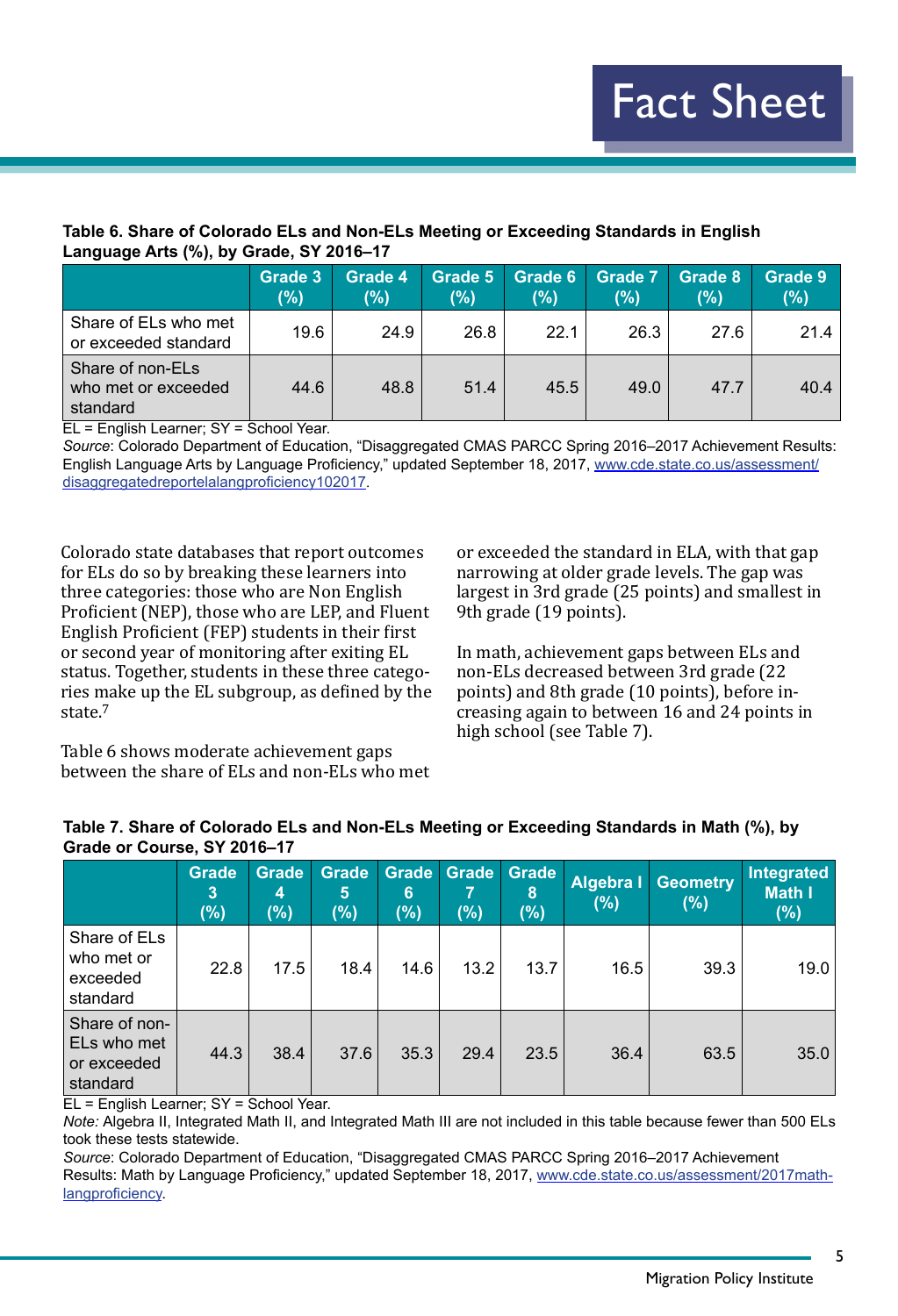

#### **Table 8. Share of Colorado ELs and Non-ELs Meeting or Exceeding Standards in Science (%), by Grade SY 2016–17**

|                                                  | Grade 5<br>(%) | Grade 8<br>(%) | Grade 11<br>(%) |
|--------------------------------------------------|----------------|----------------|-----------------|
| Share of ELs who met or<br>exceeded standard     | 14.3           | 12.2           | 10.1            |
| Share of non-ELs who met or<br>exceeded standard | 40.4           | 35.2           | 28.8            |

EL = English Learner; SY = School Year.

*Sources:* Colorado Department of Education, "Disaggregated CMAS Spring 2016–2017 Achievement Results: Science by Language Proficiency," updated September 18, 2017, [www.cde.state.co.us/assessment/2017sci-langprofi](http://www.cde.state.co.us/assessment/2017sci-langproficiency)[ciency](http://www.cde.state.co.us/assessment/2017sci-langproficiency).

Science test scores also show moderate gaps between ELs and non-ELs (see Table 8). The largest disparity occurred in 5th grade (26 points), with the gaps narrowing in older grades.

Data that would allow the calculation of overall EL outcomes were not available for the 2017 CMAS social studies test as they were for ELA, math, and science. A summary document indicates that less than 5 percent of NEP and LEP students met or exceeded expectations in 4th and 7th grade, compared to 29 percent of non-ELs in 4th grade and 22 percent of non-ELs in 7th grade.<sup>8</sup>

Finally, graduation rates in Colorado have been increasing over the last five years for students overall and for subgroups such as ELs, but wide gaps remain between ELs and all students. For the class of 2017, the share of ELs to graduate within four years was 65 percent, compared to a four-year graduation rate of 79 percent for all students.9 These rates are just shy of those at the national level for the most recent year available (SY 2015–16), which were 67 percent for ELs and 84 percent for all students.10

## III. Accountability under ESSA

In 2017, all 50 states (plus the District of Columbia and Puerto Rico) submitted plans to the U.S. Department of Education that outline their approach to complying with new accountability regulations under ESSA. Among the new requirements are provisions requiring states to standardize how they identify students for and exit them from EL status, extending the number of years schools can include former ELs' scores in reporting on the outcomes of the EL subgroup, and allowing states to develop their own English language proficiency indicator (replacing the three required Annual Measurable Achievement Objectives in NCLB). Implementation of the new policies began in SY 2017–18. However, as many states have adopted new or significantly revised English language proficiency assessments over the last few years, some intend to wait to update their English language proficiency benchmarks until they have collected sufficient data from the new assessments.

#### **Learn More about ELs and ESSA**

For additional analysis, maps, and statelevel data on English Learner education in the United States, check out the MPI [ELL Information Center](https://www.migrationpolicy.org/programs/ell-information-center) and its [ESSA](https://www.migrationpolicy.org/programs/english-learners-and-every-student-succeeds-act)  [resources.](https://www.migrationpolicy.org/programs/english-learners-and-every-student-succeeds-act)

#### *A. Identification and Reclassification of ELs*

Following federal guidelines, all states require schools to follow a two-step process for identifying students as ELs. First, parents or guardians complete a home-language survey when they enroll their child in a new school district.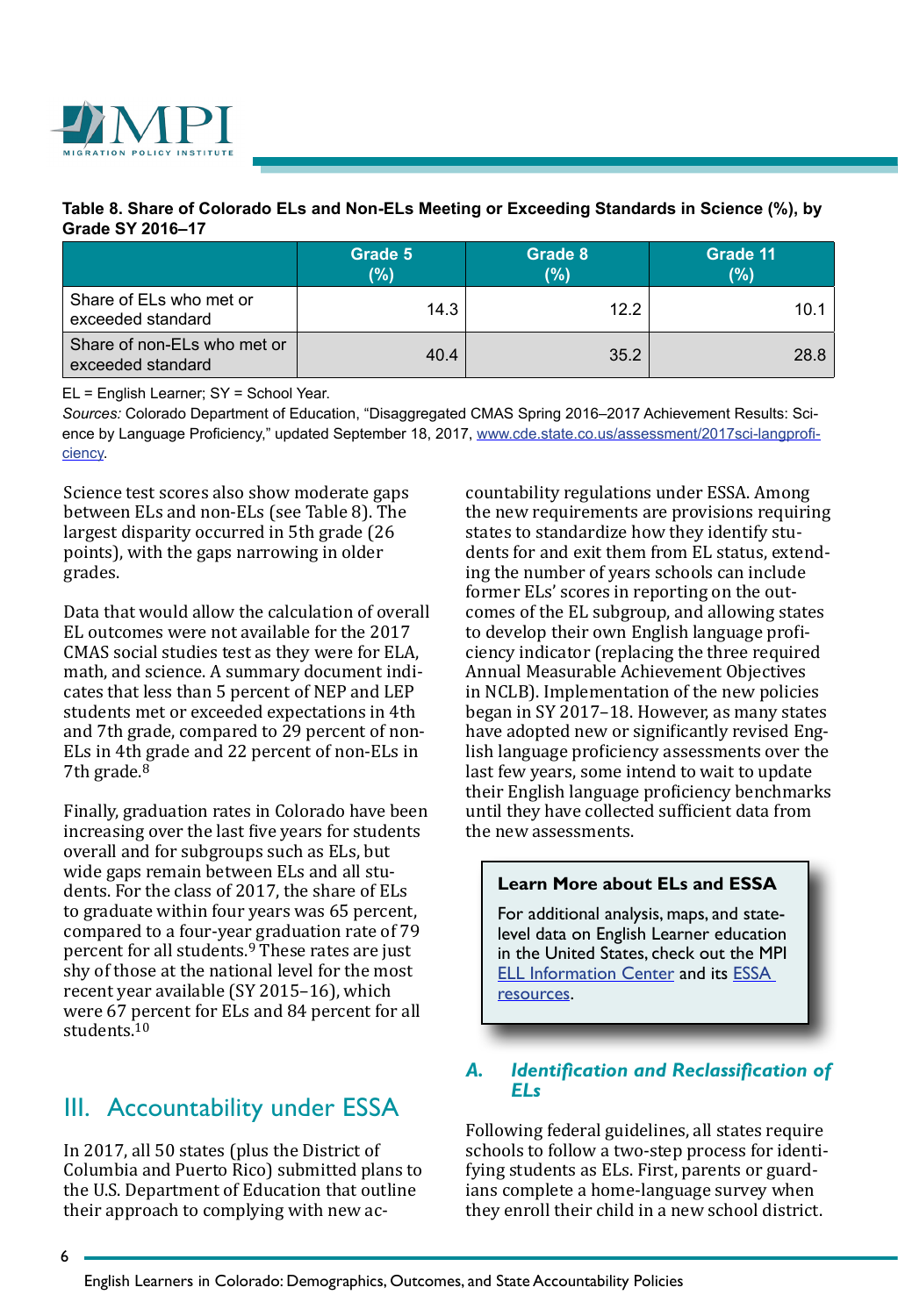The survey generally includes one to four questions to identify students whose first language is not English or who live in households where a language other than English is spoken.

If students in such circumstances do not already have scores from a state-approved English language proficiency test on file, they are given a screening test to gauge their English language ability in listening, speaking, reading, and writing (as required by ESSA). Students scoring below proficient are categorized as ELs. Schools must inform parents in a timely manner of their child's English language proficiency level and of the types of support the school can provide, including the right to opt out of services (but not the right to decline EL status and subsequent annual testing).11

In Colorado, students identified as potential ELs are given the WIDA-ACCESS Placement Test (W-APT), and additional evidence—such as other assessments or a family interview—is considered in determining their eligibility for EL services. Identified ELs are categorized as NEP or LEP and are given the WIDA ACCESS for ELLs 2.012 annually until they meet reclassification requirements. To be reclassified, students must have a composite score of at least 4.0 out of 6.0 on the ACCESS, with a score of at least 4.0 on the literacy component. Additionally, districts must examine at least one piece of local data demonstrating success in reading and one in writing, chosen from a list of approved types of evidence (e.g., student journals and district assessments). There are also two alternative pathways to exit: districts can use additional evidence of a student's oral fluency in place of a 4.0 overall composite score (although the 4.0 literacy requirement still stands), or they can use evidence of the student's fluency in English listening, speaking, reading, and writing to substitute for the ACCESS scores entirely.13 Unlike most other states, students who are reclassified as FEP are still counted as ELs for their first two years in that status.

#### *B. Accountability for English Language Proficiency*

Whereas parents and teachers are primarily interested in the progress of individual students toward English language proficiency, state accountability systems track whether the ELs in entire schools and districts are progressing to and achieving proficiency within the statedetermined timeline. States include English language proficiency in their accountability systems in two ways. First, they set a long-term goal for increasing the percent of students making progress toward proficiency (with interim goals along the way), and, second, they include an annual indicator of progress toward English language proficiency in the calculation they use to identify schools in need of improvement.14

Colorado students are expected to take a maximum of six years to achieve English language proficiency, with expectations for individual students set based on their initial English proficiency level. Students will be considered on track if they meet their personalized growth targets from one year to the next; these are set based on the expectation that it takes one year to move from ACCESS level one to level two, two years to move from level two to three, and three years to move from level three to four (and thus to exit). About 68 percent of elementary-schoolage ELs and 44 percent of those in secondary school made enough progress in 2017 to achieve proficiency within the given timeline. Colorado has set a goal of reducing the gap between these baseline progress rates and their ultimate goal of 80 percent by 25 percent in the next five years. That would increase the share of ELs making the expected amount of progress to 71 percent for elementary and 53 percent for secondary students by 2022. In line with ESSA guidance, Colorado plans to factor in whether schools are making relatively less progress in moving students toward English proficiency in their criteria for identifying schools in need of comprehensive support and improvement.15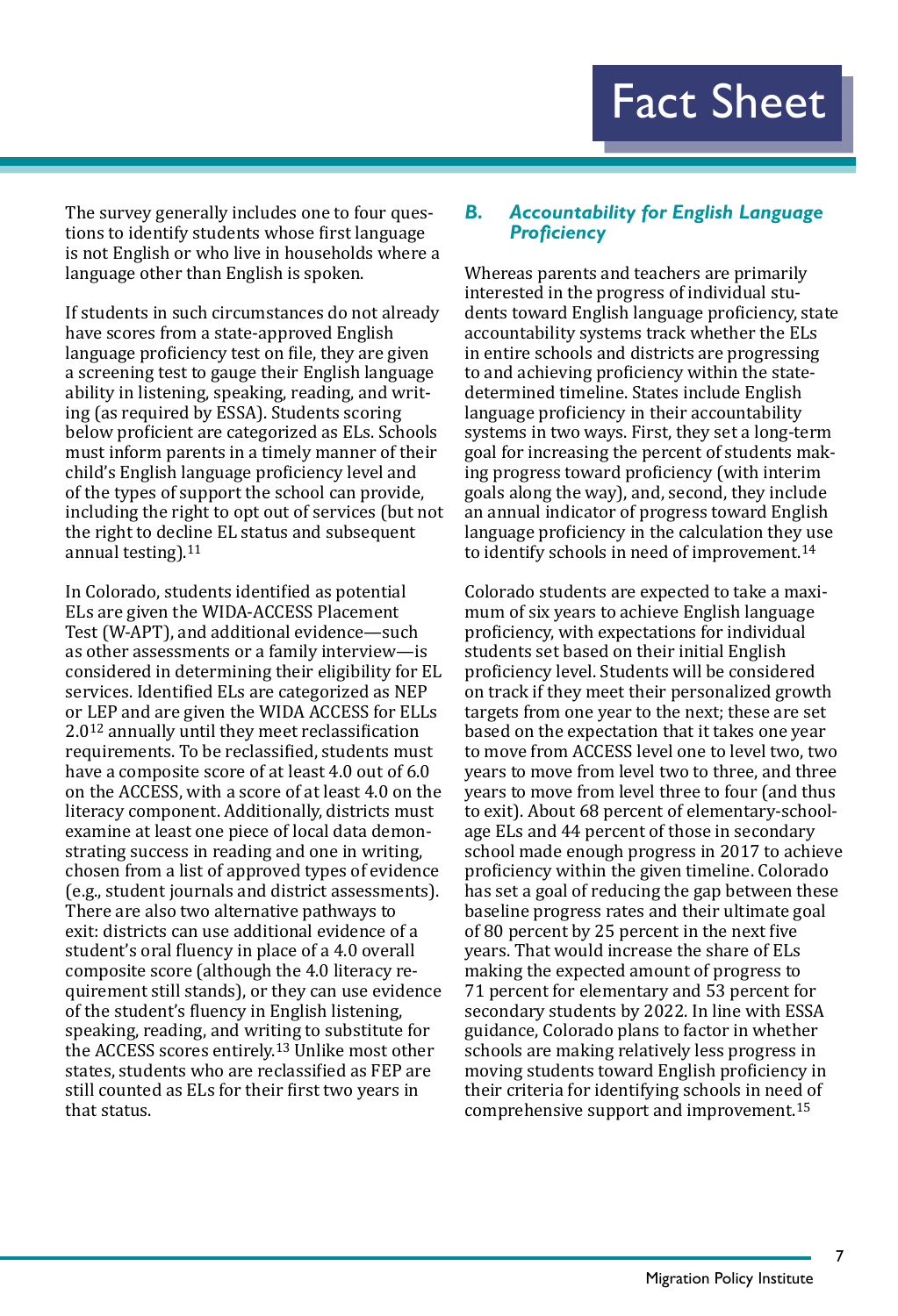

#### *C. Accountability for EL Academic Achievement*

In addition to progress toward English proficiency, ESSA requires states to report and include in their accountability systems data on how well ELs, as a subgroup, are performing on the indicators that apply to all students (including ELA, math, and science tests; graduation rates; and a school-quality or student-success indicator such as attendance). Using this information, ESSA calls for states to identify schools for comprehensive support and improvement based on the performance of all students, including subgroups of students, and for targeted support and improvement for schools that have one or more underperforming subgroups such as ELs.

As noted earlier, the EL subgroup is unique in that students exit the subgroup once they reach a level at which their English proficiency is no longer keeping them from general academic achievement similar to that of their English-proficient peers. Because of this, ESSA allows states to include former ELs within the EL subgroup for up to four years after they have exited EL status. Former EL students' scores in math and reading can thus be used in accountability measures as a way to give schools credit for the progress those students have made. Colorado will include former ELs for four years in their calculation of academic achievement and academic progress indicators.<sup>16</sup>

Unlike for other subgroups, ESSA also provides two types of exemption states may choose to ap ply to recently arrived ELs on state standardized tests:

- 1. In their first year in the United States, ELs can be exempt from taking the ELA test. They must be tested in math that year, but their scores will not be included in accountability calculations. Regular test-taking and accountability procedures will apply thereafter.
- 2. ELs take ELA and math tests in their first year, but their scores can be excluded from accountability measures. In the second year, outcomes on both tests are reported as a growth score from year one to year two. From their third year on, students are assessed and their scores included in accountability measures as is done for all students.

States also have a third option: they may assign option 1 to some recently arrived ELs and option 2 to others based on characteristics such as their initial English language proficiency level.17 Colorado's ESSA plan indicates it has chosen this third approach, with students classified as NEP assigned option 1 and those classified as LEP assigned option 2.18

As states move forward with ESSA accountability plans, policymakers are taking the opportunity to revise existing regulations on funding, program requirements, teacher training, and other aspects of school administration. Provisions that affect EL students should be scrutinized closely by stakeholders at all levels, whether parents, teachers, or community organizations. Data on EL demographics and performance, such as those provided in this fact sheet, will prove an important tool in this effort.19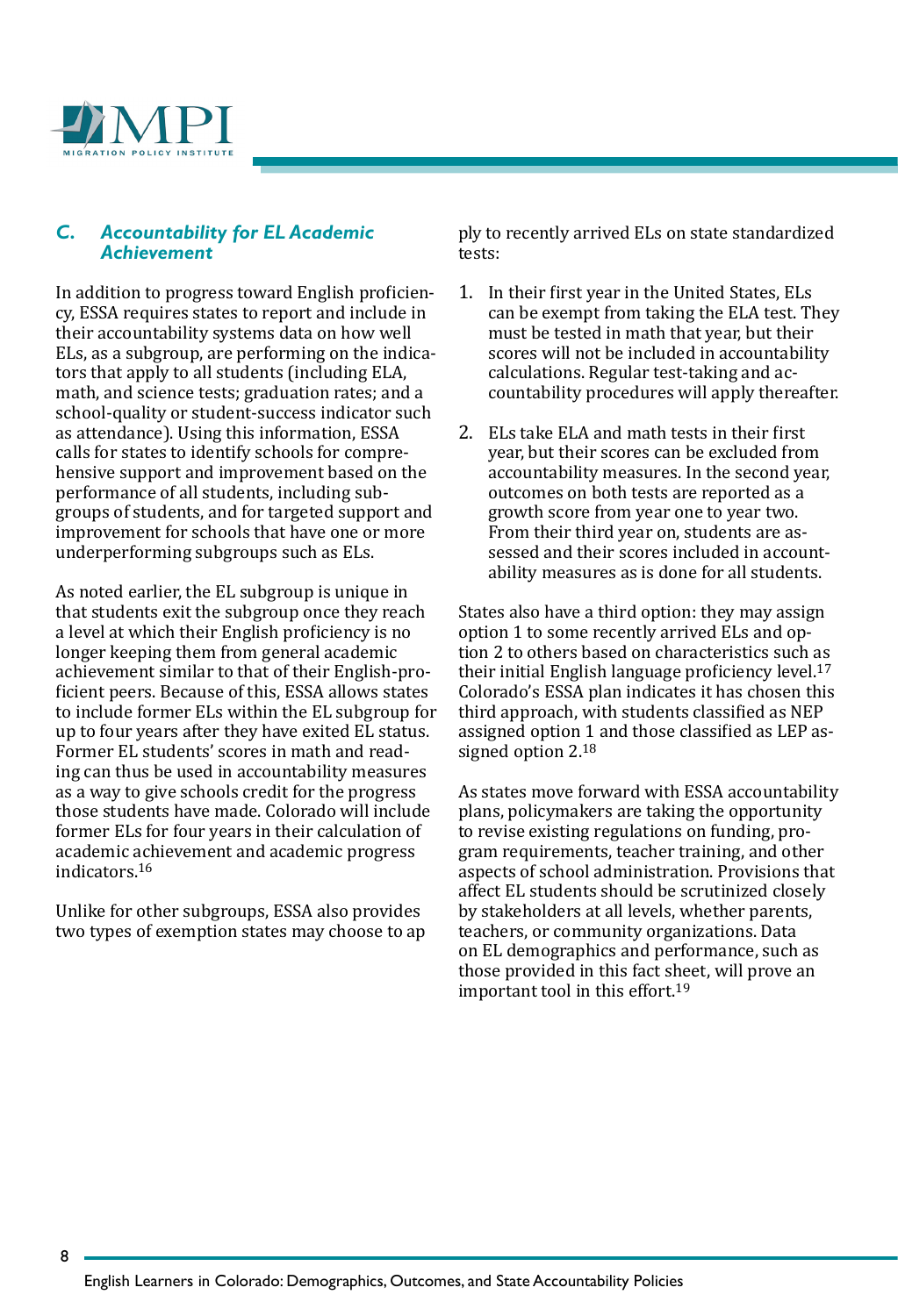## Endnotes

- 1 Migration Policy Institute (MPI) Data Hub, "State Immigration Data Profiles: Language & Education," accessed April 25, 2018, [www.migrationpolicy.org/data/state-profiles/state/language/CO/US/](http://www.migrationpolicy.org/data/state-profiles/state/language/CO/US/).
- 2 U.S. Department of Education, National Center for Education Statistics (NCES), "Table 204.20: English Language Learner (ELL) Students Enrolled in Public Elementary and Secondary Schools, by State: Selected Years, Fall 2000 through Fall 2015," updated October 2017, [https://nces.ed.gov/programs/digest/d17/tables/](https://nces.ed.gov/programs/digest/d17/tables/dt17_204.20.asp?current=yes) [dt17\\_204.20.asp?current=yes](https://nces.ed.gov/programs/digest/d17/tables/dt17_204.20.asp?current=yes).
- 3 MPI Data Hub, "State Immigration Data Profiles: Language & Education."
- 4 Colorado Department of Education (CDE), "Pupil Membership—District Level Data—2017-18 Instructional Program by District," accessed April 16, 2018, [www.cde.state.co.us/cdereval/pupilcurrent.](http://www.cde.state.co.us/cdereval/pupilcurrent)
- 5 This state analysis also provides additional information on topics such as English Learner (EL) enrollment growth over time and by grade level. See CDE, "Culturally and Linguistically Diverse Learners in Colorado, State of the State, 2016" (presentation, March 31, 2017), [www.cde.state.co.us/cde\\_english/elstateofthestate](http://www.cde.state.co.us/cde_english/elstateofthestate).
- 6 CDE, "CMAS Mathematics, English Language Arts, Science, and Social Studies Assessments," accessed July 9, 2018, [www.cde.state.co.us/assessment/cmas.](http://www.cde.state.co.us/assessment/cmas)
- 7 CDE, "Culturally and Linguistically Diverse Learners in Colorado."
- 8 CDE, "CMAS Science and Social Studies 2016-2017 Achievement Results," updated August 9, 2017, [www.cde.](http://www.cde.state.co.us/assessment/2017cmasstatesummarysss) [state.co.us/assessment/2017cmasstatesummarysss](http://www.cde.state.co.us/assessment/2017cmasstatesummarysss).
- 9 CDE, "Graduation Statistics—Graduation and Completion Data—District and School Graduates and Completers by Subgroups," accessed June 20, 2018, [www.cde.state.co.us/cdereval/gradratecurrent](http://www.cde.state.co.us/cdereval/gradratecurrent).
- 10 NCES, "Table 219.46. Public High School 4-Year Adjusted Cohort Graduation Rate (ACGR), by Selected Student Characteristics and State: 2010-11 through 2015-16," updated December 2017, [https://nces.ed.gov/programs/](https://nces.ed.gov/programs/digest/d17/tables/dt17_219.46.asp?current=yes) [digest/d17/tables/dt17\\_219.46.asp?current=yes](https://nces.ed.gov/programs/digest/d17/tables/dt17_219.46.asp?current=yes).
- 11 U.S. Department of Education, *Tools and Resources for Identifying all English Learners* (Washington DC: U.S. Department of Education, 2016), [www2.ed.gov/about/offices/list/oela/english-learner-toolkit/chap1.pdf](https://www2.ed.gov/about/offices/list/oela/english-learner-toolkit/chap1.pdf).
- 12 The ACCESS for ELLs 2.0—which stands for Assessing Comprehension and Communication in English State-to-State for English Language Learners—is an English language proficiency assessment given annually to ELs in the 39 states and U.S. territories that make up the WIDA Consortium. For more information on the consortium, see WIDA, "Home," accessed July 24, 2018, [www.wida.us](http://www.wida.us).
- 13 CDE, "Redesignation Guidance Effective for the 2017-2018 School Year," updated Spring 2017, [www.cde.state.](http://www.cde.state.co.us/cde_english/1718redesignationguidancespring2017) [co.us/cde\\_english/1718redesignationguidancespring2017](http://www.cde.state.co.us/cde_english/1718redesignationguidancespring2017).
- 14 Susan Lyons and Nathan Dadey, *Considering English Language Proficiency within Systems of Educational Accountability under the Every Student Succeeds Act* (Chicago: Latino Policy Forum and Center for Assessment, 2017), [www.latinopolicyforum.org/publications/reports/document/Considerations-for-ELP-indicator-in-](http://www.latinopolicyforum.org/publications/reports/document/Considerations-for-ELP-indicator-in-ESSA_030817.pdf)[ESSA\\_030817.pdf](http://www.latinopolicyforum.org/publications/reports/document/Considerations-for-ELP-indicator-in-ESSA_030817.pdf).
- 15 CDE, *Consolidated State Plan under the Every Student Succeeds Act (ESSA)* (Denver: CDE, 2018), [www.cde.state.](http://www.cde.state.co.us/fedprograms/co-consolidatedstateplan-final-websitepdf) [co.us/fedprograms/co-consolidatedstateplan-final-websitepdf](http://www.cde.state.co.us/fedprograms/co-consolidatedstateplan-final-websitepdf).
- 16 Ibid*.*
- 17 EdTrust, "Setting New Accountability for English-Learner Outcomes in ESSA Plans," accessed April 26, 2018, [https://edtrust.org/setting-new-accountability-english-learner-outcomes-essa-plans/.](https://edtrust.org/setting-new-accountability-english-learner-outcomes-essa-plans/)
- 18 CDE, *Consolidated State Plan*.
- 19 For additional information on accessing and understanding state EL demographic and outcome data, see Julie Sugarman, *A Guide to Finding and Understanding English Learner Data* (Washington, DC: MPI, 2018), [www.migrationpolicy.org/research/guide-finding-understanding-english-learner-data](http://www.migrationpolicy.org/research/guide-finding-understanding-english-learner-data).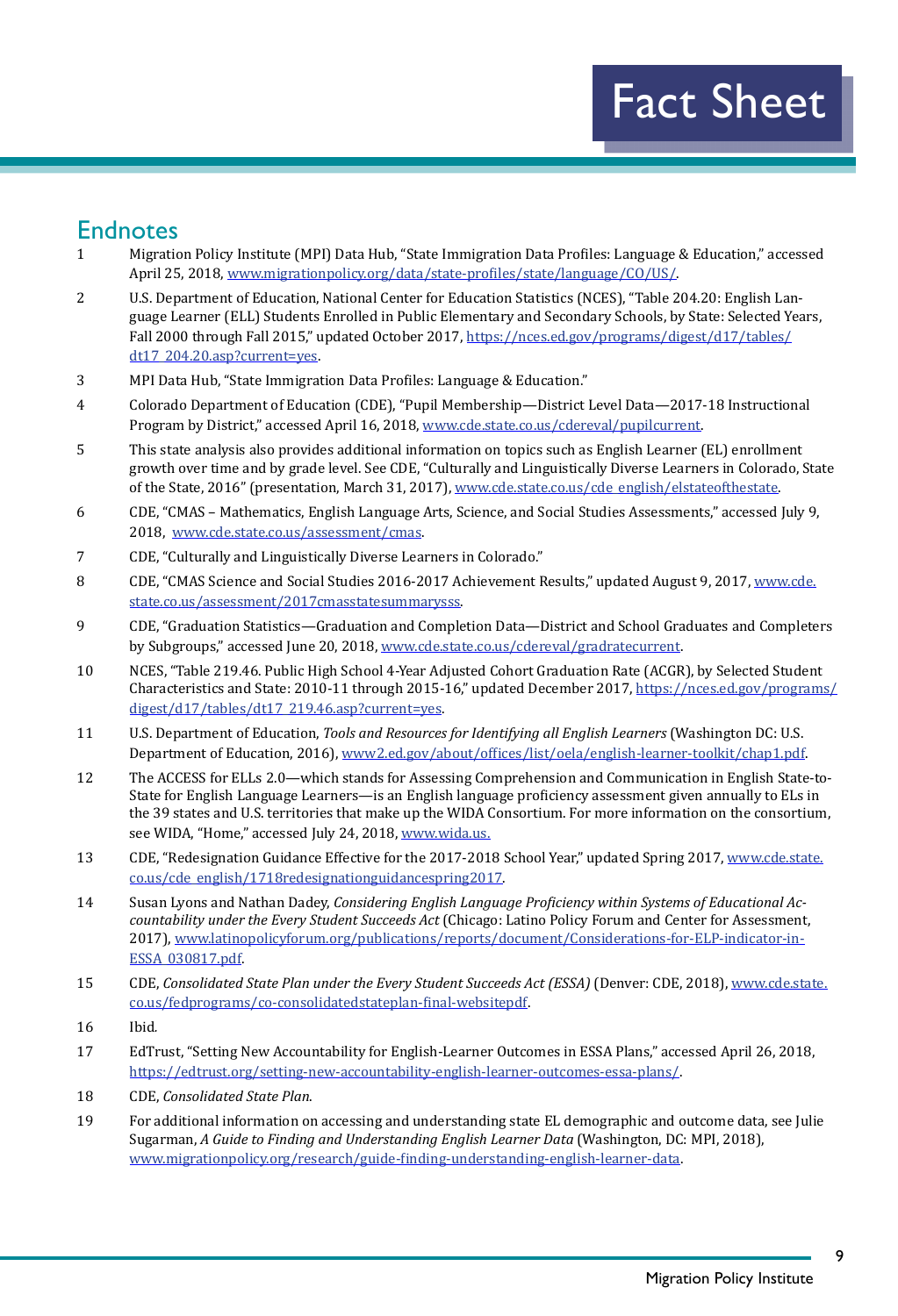

## About the Authors



**Julie Sugarman** is a Senior Policy Analyst at the Migration Policy Institute (MPI) National Center on Immigrant Integration Policy, where she focuses on issues related to immigrant and English Learner students in elementary and secondary schools. Among her areas of focus: policies, funding mechanisms, and districtand school-level practices that support high-quality instructional services for these youth, as well as the particular needs of immigrant and refugee students who first enter U.S. schools at the middle and high school levels. Dr. Sugarman earned a B.A. in anthropology and French from Bryn Mawr College, an M.A. in

anthropology from the University of Virginia, and a Ph.D. in second language education and culture from the University of Maryland, College Park.



 $10<sub>1</sub>$ 

**Courtney Geary** was an intern at the MPI National Center on Immigrant Integration Policy, where she provided research assistance on a variety of projects related to English Learner education policy. She has worked as a Title III ESL Tutor for the Tuscaloosa County School District in Alabama since 2016, primarily with elementary-age Arabic speakers. Her research interests include educational access and outcomes for English Learners in the Deep South, and educational and social services for refugees and victims of conflict. She is a student at the University of Alabama, where she is pursuing a B.S. in interdisciplinary studies with a

focus in international crisis management.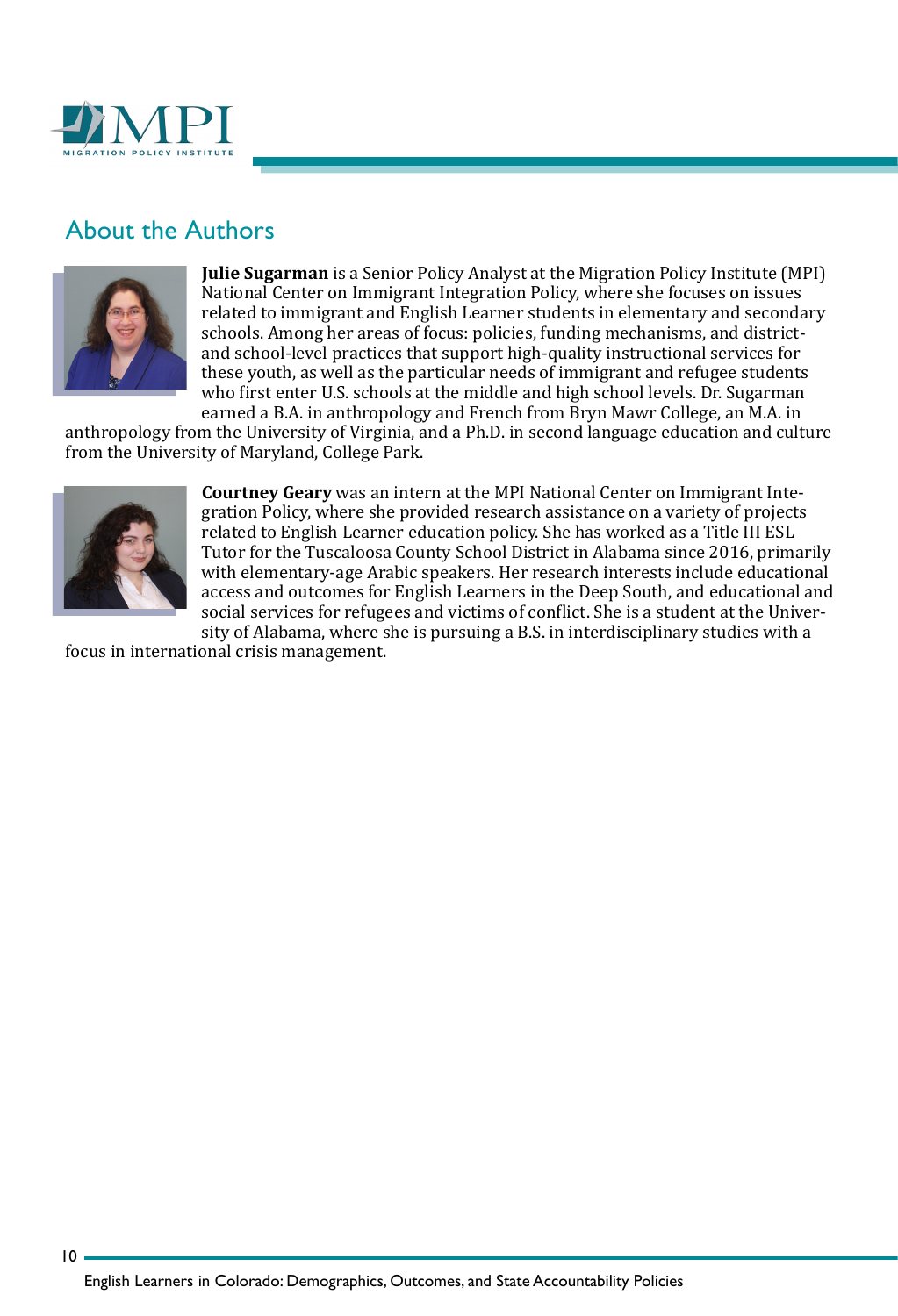## Acknowledgments

The authors thank former Migration Policy Institute (MPI) interns Kevin Lee and Abby Scott for their research assistance, and colleagues Jie Zong and Jeanne Batalova for their compilation of the U.S. Census Bureau data used throughout this fact sheet. They also gratefully acknowledge the support of colleagues Leslie Villegas, Lauren Shaw, Margie McHugh, Delia Pompa, and Michelle Mittelstadt.

This fact sheet was developed for the National Partnership to Improve PreK-12 Success for Immigrant Children and Youth, a collaboration of state-level immigrant policy organizations working with MPI's National Center on Immigrant Integration Policy to improve the quality of education provided to English Learner (EL) children and youth. Support for this series of fact sheets was provided by the Carnegie Corporation of New York. The Bill & Melinda Gates Foundation and the Walton Family Foundation supported an earlier project upon which this series builds.

For more information on the impact of the *Every Student Succeeds Act* on EL and immigrant students, visit: [www.migrationpolicy.org/programs/nciip-english-learners-and-every-student-suc](http://www.migrationpolicy.org/programs/nciip-english-learners-and-every-student-succeeds-act)[ceeds-act.](http://www.migrationpolicy.org/programs/nciip-english-learners-and-every-student-succeeds-act)

© 2018 Migration Policy Institute. All Rights Reserved.

Cover Design: April Siruno, MPI Layout: Sara Staedicke, MPI

No part of this publication may be reproduced or transmitted in any form by any means, electronic or mechanical, including photocopy, or any information storage and retrieval system, without permission from the Migration Policy Institute. A full-text PDF of this document is available for free download from [www.migrationpolicy.org.](http://www.migrationpolicy.org)

Information for reproducing excerpts from this publication can be found at [www.migrationpolicy.org/about/copyright-policy](http://www.migrationpolicy.org/about/copyright-policy). Inquiries can also be directed to [communications@migrationpolicy.org.](mailto:communications@migrationpolicy.org)

Suggested citation: Sugarman, Julie and Courtney Geary. 2018. *English Learners in Colorado: Demographics, Outcomes, and State Accountability Policies*. Washington, DC: Migration Policy Institute.